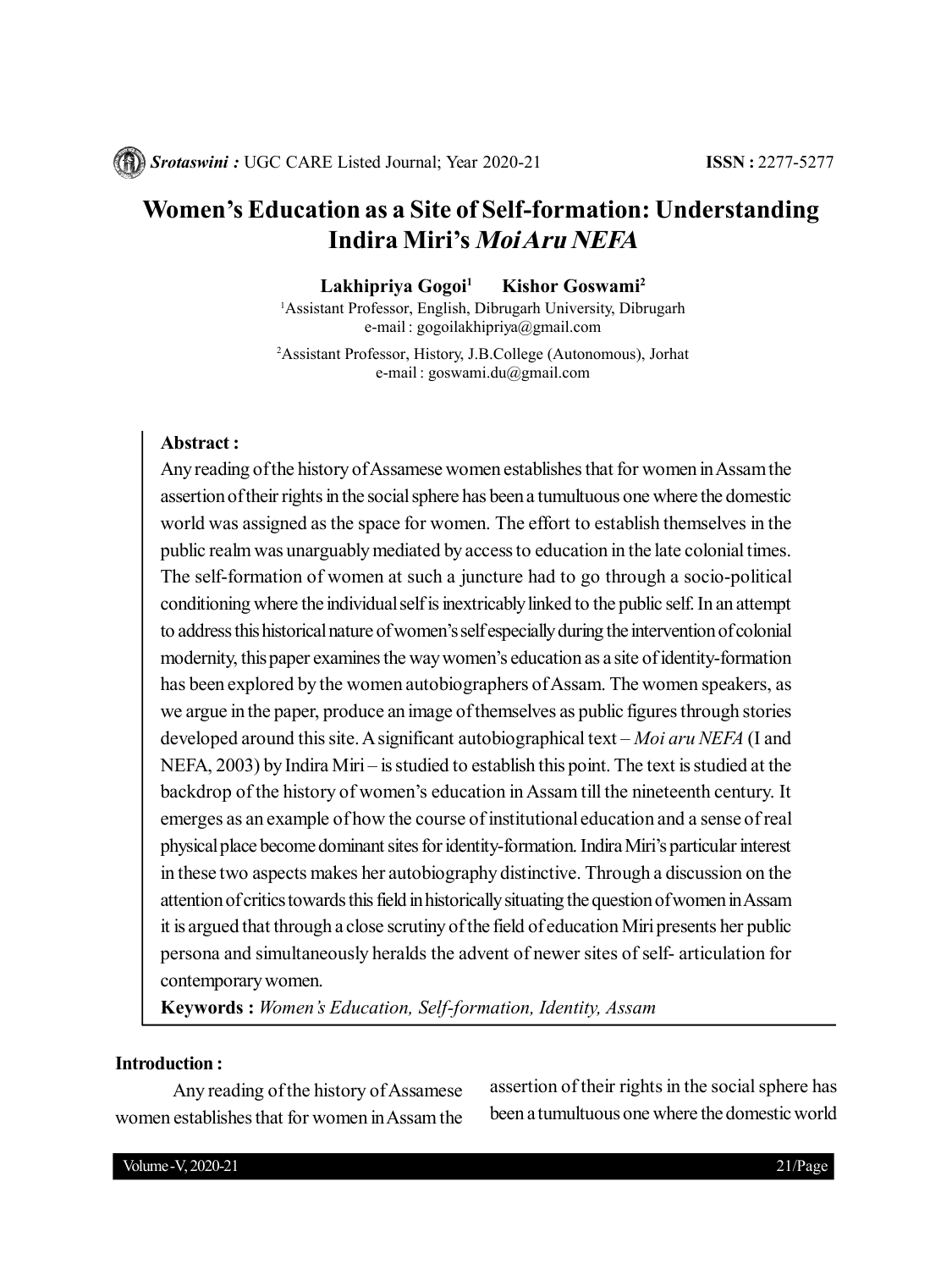was assigned as the space for women. The selfformation of women at such a juncture had to go through a socio-political conditioning where the individual self is inextricably linked to the public self. In an attempt to address this historical nature of women's self especially during the intervention of colonial modernity, this paper examines the way women's education as a site of identity-formation has been explored by the women autobiographers of Assam. The women speakers, as we argue in the paper, produce an image of themselves as public figures through stories developed around this site. A significant autobiographical text – *Moi aru NEFA* (I and NEFA, 2003) by Indira Miri – is studied to establish this point.

#### **Objectives:**

The primary objective of this paper is to understand the self formation process of the women of Assam during the colonial period. Another objective is to understand the intricate relationship of private and public self which was continuously mediated by colonial modernity. How women's education acted as a site of identityformation reflected in certain women autobiographies will also be another objective.

# **Materials and Methods:**

Historical methodology has been used in writing this paper. In doing so mainly textual analysis of both autobiographical and other genre are done. The primary text that has been used in preparing this paper is by Indira Miri's *Moi aru NEFA* (I and NEFA, 2003)

# **Discussion:**

Scholarly works on the growth of education in Assam have already established the fact that in

ancient Assam women did not receive institutional education. Preeti Baruah's essay "Assamar Strisikshar Itihasat Ebhumuki" (A Glimpse into the History of Women's Education in Assam, 2002) makes a brief survey of women's education in Assam. She states that the Sanskrit *tols* were meant for the caste Hindu boys where they studied Sanskrit language and literature alongside the holy texts. The number of girls receiving preliminary education in their homes was very less and they mostly belonged to the caste Hindu families and the elite section of the society. The religious scriptures and tales were their forte. The Neo-Vaishnavite movement of the fifteenth and sixteenth centuries also did not do much to change the situation. During this period a few women like Padmapriya, the daughter of Gopal Aata, Bhubaneswari, the daughter of Harideva and Kanaklata, the grand daughter-in-law of Sankardeva could read the religious texts. Padmapriya is known to have written a few devotional songs. No historical record is found regarding these women attending educational institutions but it may be assumed that they learned to read and write because of the initiatives of their respective families. Institutional education was not considered necessary even for men during the precolonial times. Though colonial intervention in Assam in the nineteenth century changed the scenario drastically, yet, the East India Company also did not take much initiative to educate the people of Assam. Despite the emphasis of the Charter Act of 1833 on the Company's responsibility to implement the right to education as one of its moral duties and the suggestion of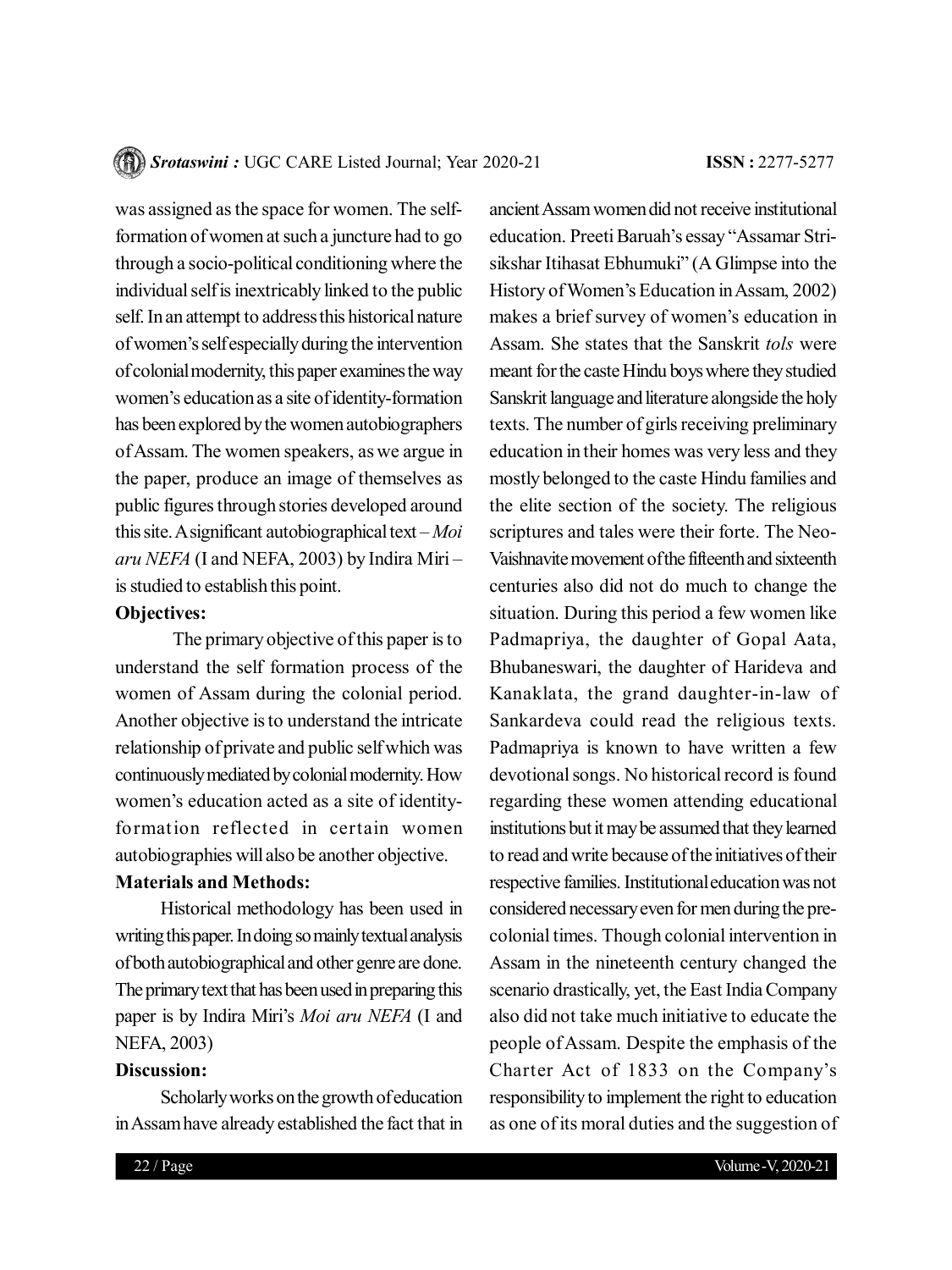granting one lakh rupees annually for the development of education, the situation did not change much on the ground. William Robinson's *A Descriptive Account of Assam* first published in 1841 throws light on the status of women and education in Assam. Robinson mentions that unlike Bengal where every village had a teacher, Assam did not have a provincial school in the first quarter of the nineteenth century. He also states the deplorable condition of women's education and laments that young girls were confined to the domestic life and were barred from the public domain.

With the arrival of the American Baptist Missionaries this deplorable state of women's education in Assam underwent a remarkable change. H.K. Barpujari states in his book *American Missionaries and North-East India (1836-1900 A.D)* (1986) that Rev. Nathan Brown and Oliver T. Cutter, accompanied by their families and with a printing press reached Sadiya on 23 March, 1836, heralding a new beginning in the history of Assam. Barpujari records that the earlier attempts to establish schools in the Garo Hills of Assam by David Scott in cooperation with Bishop Herber of Calcutta did not gain any success.

Thus, the missionary school established in Sadiya in 1836 became the first school to offer institutional education. Another school for girls was established by Mrs. Becker in 1841 at Sibsagar. However the Foreign Secretary's visit to Assam in 1850 brought a radical change in the policy. He stated before the Assam Mission that schools are not "a pre-requisite to the preaching of gospels ...and the demand for common schools will be met at no distant day... by the civil government" (Qtd in Barpujari xxxii). As a result of this concern, Barpujari records "These enrolment at the Sibsagar Girls' School dropped down to three in 1862 while in two schools at Gauhati to twelve which stood at one hundred and twelve in four schools in 1851" (xxxii). The missionaries also initiated the 'zenana schools' to encourage women's education but none of these initiatives proved to be long lasting. The East India Company expressed their concern towards women's education as late as 1858. As part of Wood's Despatch of 1854, women's education was prioritized and in 1859 the Despatch re-emphasised the matter. By the year 1879, eight girls' schools were established in Assam. Out of them, five schools were established in Kamrup, and one each in Darrang, Lakhimpur and Nowgong. The first primary school for girls was established in Sibsagar in 1860-61. The scenario gradually changed in subsequent times and formal education for girls became a priority for the government. However, the patriarchal society had its own reservation regarding the matter. Remarkable exceptions were made by persons like Anandaram Dhekial Phukan (1829-1859) who educated his wife at home and sent his daughter Padmavati to school at Nagaon and Gunabhiram Barua (1837- 1894) who sent his daughter Swarnalata to the Bethune School in Calcutta at the age of nine in 1880. Preeti Barua mentions another girl Sarala Debi, the daughter of Uday Ram Das, who went with Swarnalata. Although these women did not record their stories, it is easily assumable that the act of going forward to receive formal education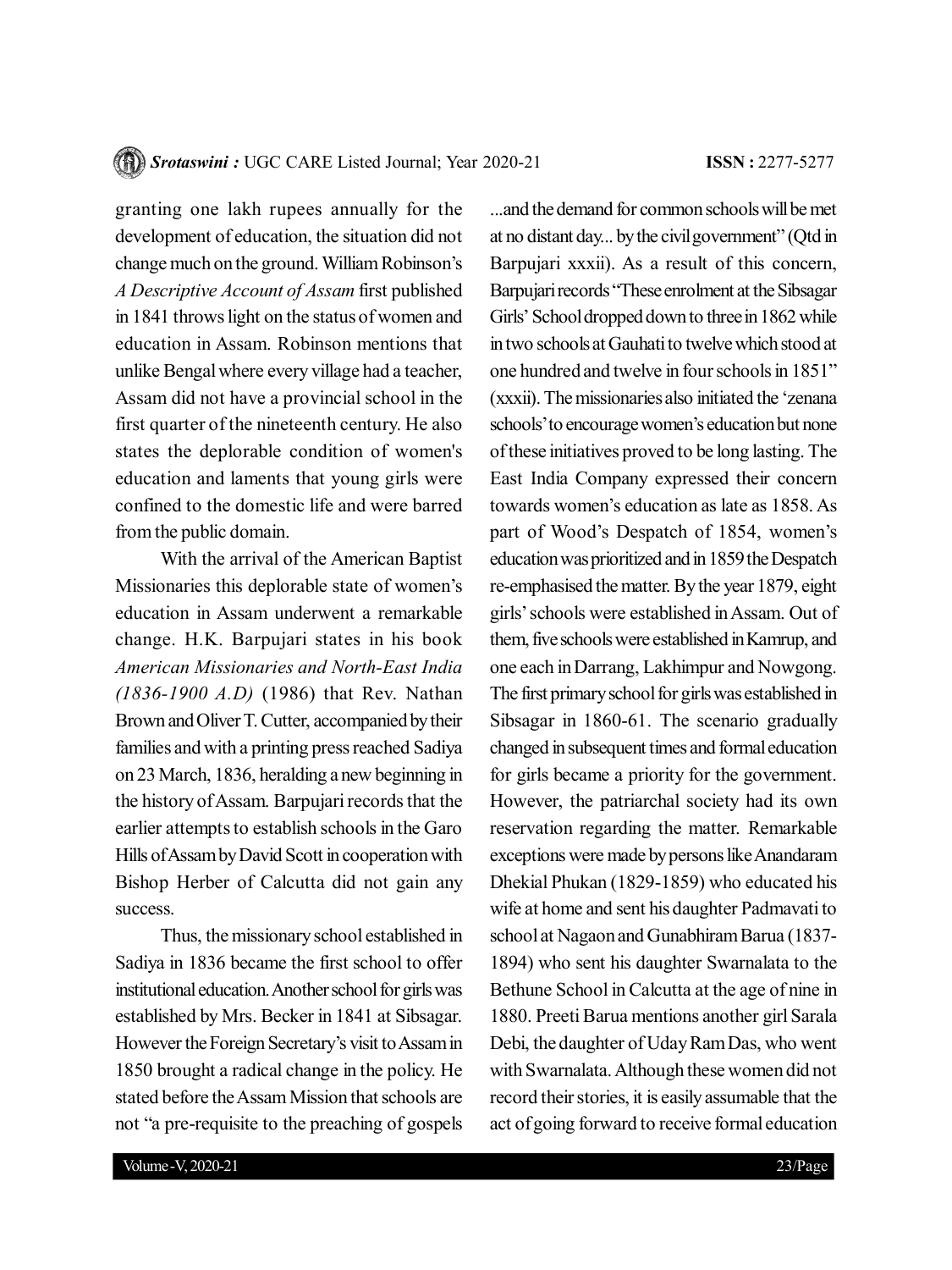itself was their initial step towards self-formation. With the course of time, this scenario changed and women's education gained momentum. By the beginning of the twentieth century women of Assam started going to schools within and outside the state. By the third decade of the twentieth century a significant number of girls started attending colleges outside the state and the same had been facilitated inside the state by the establishment of new colleges. The women community, however, responded to this significant development in diverse ways.

Rajabala Das' *Tinikuri Dah Basarar Smriti* (Reminiscences of Seventy Years, 1971) is the finest example of self-formation, where she establishes herself mostly as a public figure with emphasis on her works in the field of women's education. Born in Dibrugarh in 1893, she records the initial wavering about the necessity of education for a girl. And yet with the realisation that education can provide girls an access to the otherwise inaccessible public world, she not only strove to be educated but also fought to establish educational institutions for girls. Her autobiography gives a detailed record of a personal struggle in the field that she continued till the last years of her life. As she passed the matriculation examination in 1915 securing first division she records that it encouraged other parents in Dibrugarh to send their daughters to schools.

The narrative of women's education in Assam in the later decades of the nineteenth century and the early decades of the twentieth century is also a narrative of self- formation within the limits of social custom and regulation. Tanika Sarkar in her study of the autobiography of Rashsundari Debi talks about the importance of discovering newer sites of self-formation in the context of colonial India where "Absence of education was taken... as the basic lack that differentiated male and female capabilities" (103). The change in the picture also contributed to the proliferation of women's writing as Geraldine Forbes discusses in her work *Women in Modern India (1996)*.

Aparna Mahanta in her work *Journey of Assamese Women* establishes the strong connection between the growth of women's education in Assam and their entry into literature. Nevertheless, she also points out the patriarchal society's reservation about the goal of educating women and which according to them, was to produce good mothers and happy homes. She states, "Two lines of thinking had emerged one upholding the anglicised version of the "lady" skilled in the arts of the home and the other the Gandhian version of the "Bharatiya Nari" loyal to the ideals of Sati- Savitri and the nationalist cause" (58).

It is in defiance to such aims of educating women, the early autobiographers present their stories as the stories of mobility in the outside world. The autobiographies by women like Rajabala Das, Nalinibala Devi and others illustrate the rise of education as one of the major domains where women could exercise and assert their selves.

Women's education did not just remain an offshoot of the nationalist projects of social reform in colonial India, but provided women with a sense of identity recognized in the outside world, hitherto inaccessible to them. Partha Chatterjee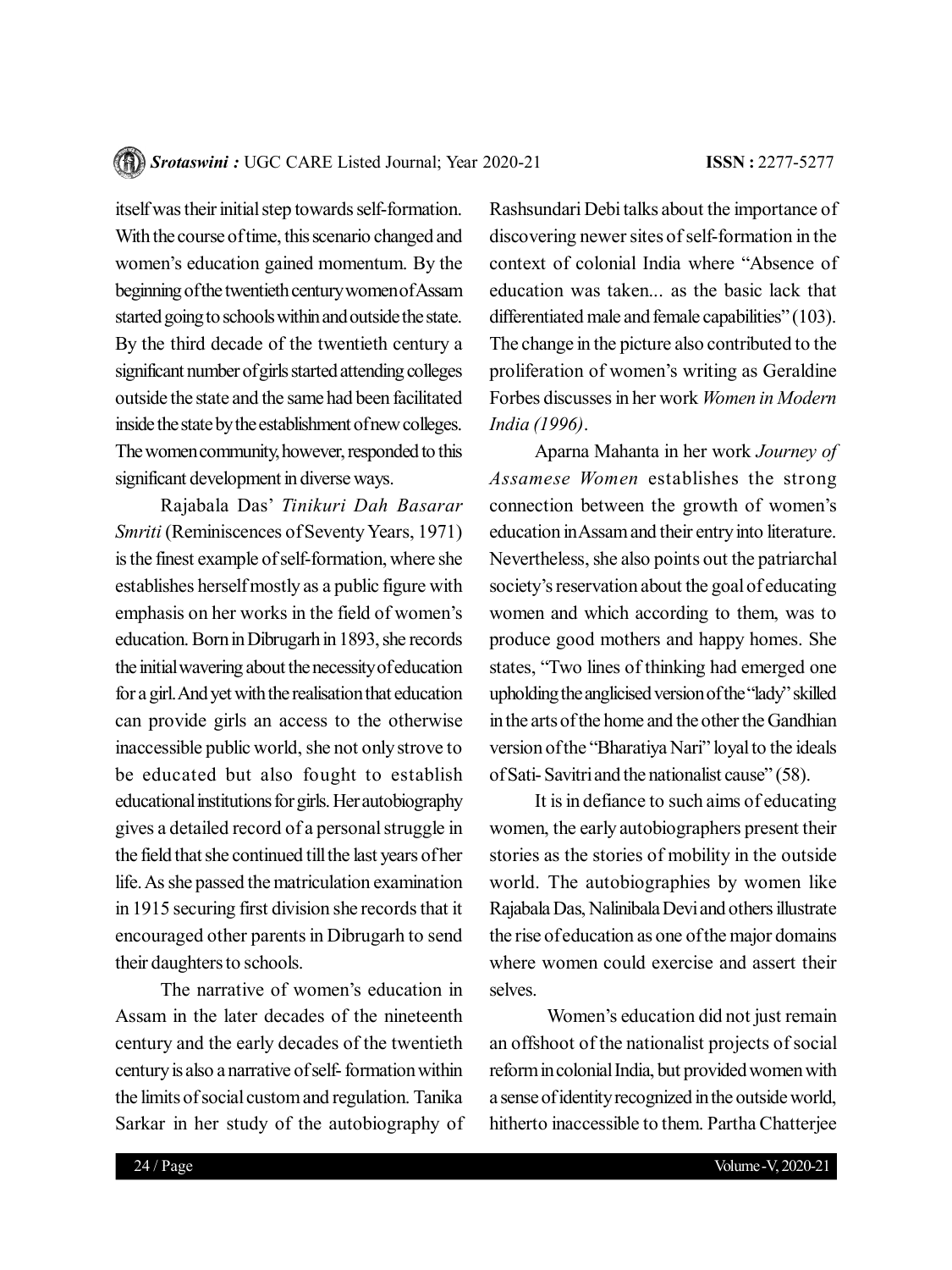refers to Laird and opines that a distant appeal to tradition called for an opposition to the opening of schools for women and the real threat was seen arrangement of women education by Christian missionaries which will not only led to conversion to Christianity but also expose Indian women to harmful western influences (628).

Such a narrative however, started losing ground when in the 1850s Indians themselves began to open schools for girls. Chatterjee refers to the achievements of women like Chandramukhi Bose (1860-1944) and Kadambini Ganguli (1861-1923) who took their B.A degrees from the University of Calcutta in 1883. He interprets this new zeal for education among the women of colonial India as their way of achieving 'freedom' in a new sense of the term. The search for freedom and the project of achieving 'superiority' by this new generation of women culminated in their participation in the field of education. In case of Rajabala Das and many of her contemporaries, it not only provided a sense of being but became a framework to define themselves. The newly educated women could claim a new definition of women's duties as opposed to the notions of both the reformists and the Missionaries.

Following this trajectory Indira Miri's autobiography *Moi Aru NEFA* can be understood as another contemporary woman's effort to define herself through the paradigm of women's education. The work presents her life as an educationist who explored the remotest parts of Assam in the mid-twentieth century and someone who dedicated her entire life to the cause of education. Her autobiography is basically a record of the experiences gathered during her stay at the then NEFA (now Arunachal Pradesh) as an education officer. The North East Frontier Agency in 1947(when Miri joined) included five hills districts namely Tirap, Mishimi (now Lohit), Abor (now Siang), Subansiri and Balipara (now Kameng). Her narrative includes a geographical and anthropological study of this place and its people. However, her focus is on the service she offered as an education officer to this part of Assam and the diversity of experiences gathered during her ten years' stay. Born in 1910 Indira Miri spent her childhood at Shillong as her father Sonadhar Senapati worked there and since there was no Assamese medium school in Shillong, she was enrolled in a Bengali medium school. She narrates the beginning of her school days:

My far-sighted, learned father sent me to the Brahma Girls' School at Calcutta at a very early age… my father realised it well that the school education at Calcutta will be better than that of Shillong... However, there was another special reason behind trying to educate me in such an early age. Despite being a man of his times, he considered women's education as equally necessary to that of men... I studied in Calcutta from class IV onward and completing my B.A degree from the Scottish Church College of Calcutta, I returned to Shillong in 1932. To allow me to study in Scottish Church College (which was a boys' college) during those days is another instance of my father's progressive mind (my trans.; 7).

She mentions other girls from Assam who were enrolled at Scottish Church College around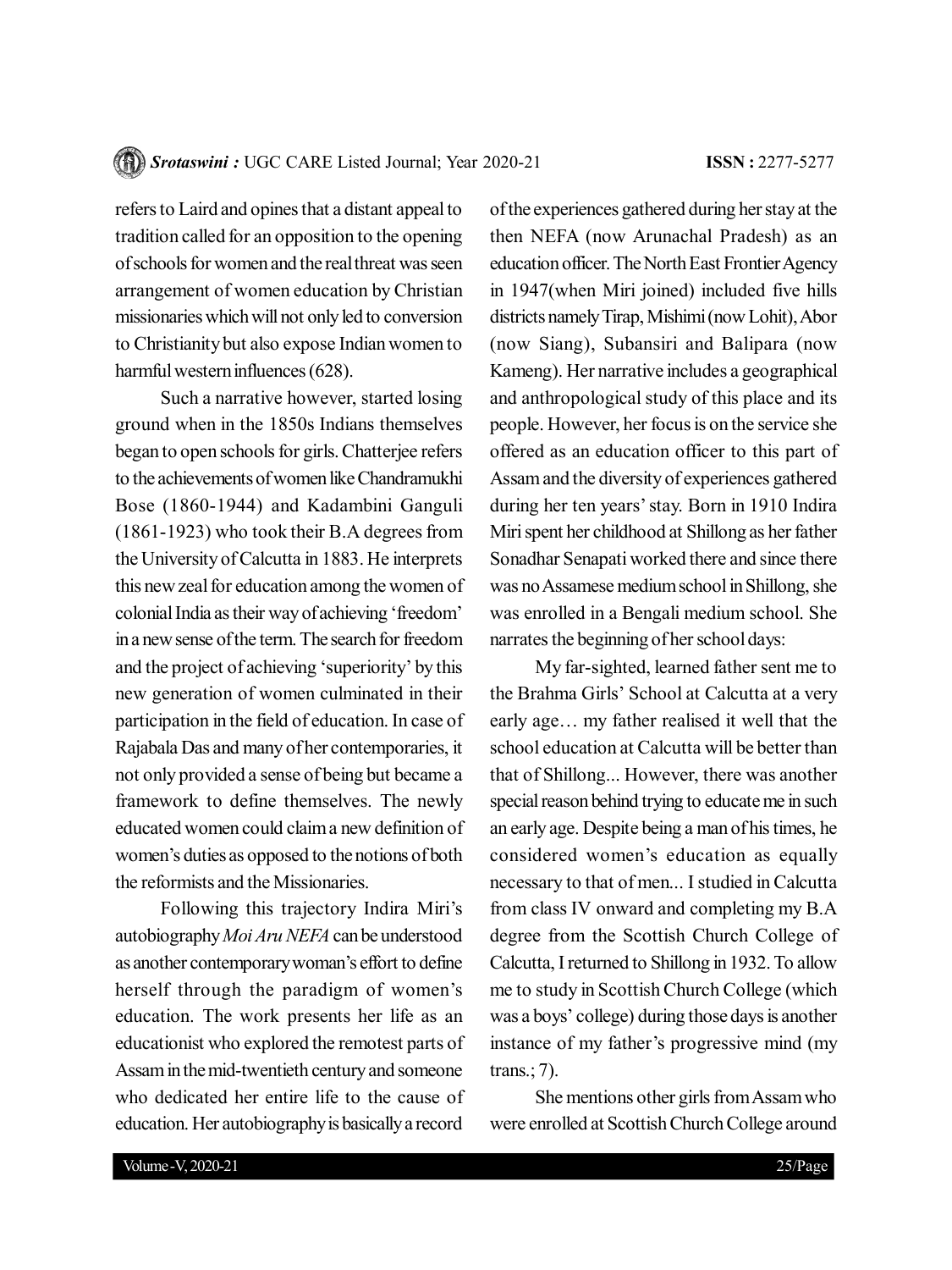that time. There were four Khasi girls – Silverine Swer, Beatrice Peu, Kelelida Kharsati and Helen Giri from Shillong, Miss Haima Kakoti from Dibrugarh, Halima Khatun from Shillong and Amalprabha Das. Commenting on the status of women's education in the 1930s she says:

My heart was filled with new hope and enthusiasm and more so because I got enrolled in a reputed Boys' College. ... it was only since the previous year that the college allowed girls to take admission. Therefore, only a few girls were there in the college. Only two girls were studying there when I joined the college (my trans.; 12).

She left Calcutta in 1931 and the next year she married Mahichandra Miri, a high ranking forest officer deputed to survey Kaziranga for the first time in the mid thirties. However, her husband died after seven years of marriage and she along with her three children came back to her father's home. She has not recorded the next four years of life from 1939-1943 and elaborated a new chapter of life from 1943 onward as she decides to rejoin institutional education. She writes:

Towards the end of 1943 I saw a notice in the newspaper that Madam Montessori will be conducting a six months training programme in Ahmadabad. I was not yet stable after attaining widowhood and the notice made me think that perhaps a change in place and nature of work might prove good for me. I applied for the programme and received a reply on time that I have been selected and the central government has offered a scholarship as well (my trans.; 25).

This enthusiasm of a woman going through a difficult phase of her life is indeed remarkable.

This resolve to prove and establish herself as independent in the patriarchal society is presented as the narrative core of the text. This act of tracing the growth of her public self evades the need to explore the inner world of her emotion. She provides no record of the emotional crisis that she was going through at that time. Rather, she actively participated in this training programme given by Madam Montessori, and learnt the various skills related to children's education. While coming back from Ahmadabad after completing the course successfully she stayed at Delhi for two weeks with her brother Mahendra Lal Das, the then Member of Parliament (MP). This proved to be another turning point in her life as she got selected for a scholarship to study abroad. With the support of her family members she started another important chapter of her life to pursue higher studies in London. She took admission in the B.Ed programme of Edinburgh University in 1945 and completed her B. Ed Degree in 1947. Her thesis for the programme was on "Factorial Analysis of 13- year old children".

This was another achievement for a widow and a mother of three children. The subsequent narration, free from any emotional and personal details is replete with this sense of accomplishment. This impassiveness of the speaker's voice is crucial because the record of an individual life is mostly silent about an important aspect of the life concerned. In fact, the act of writing the autobiography provides an occasion to recollect her achievements in the field of education as she writes: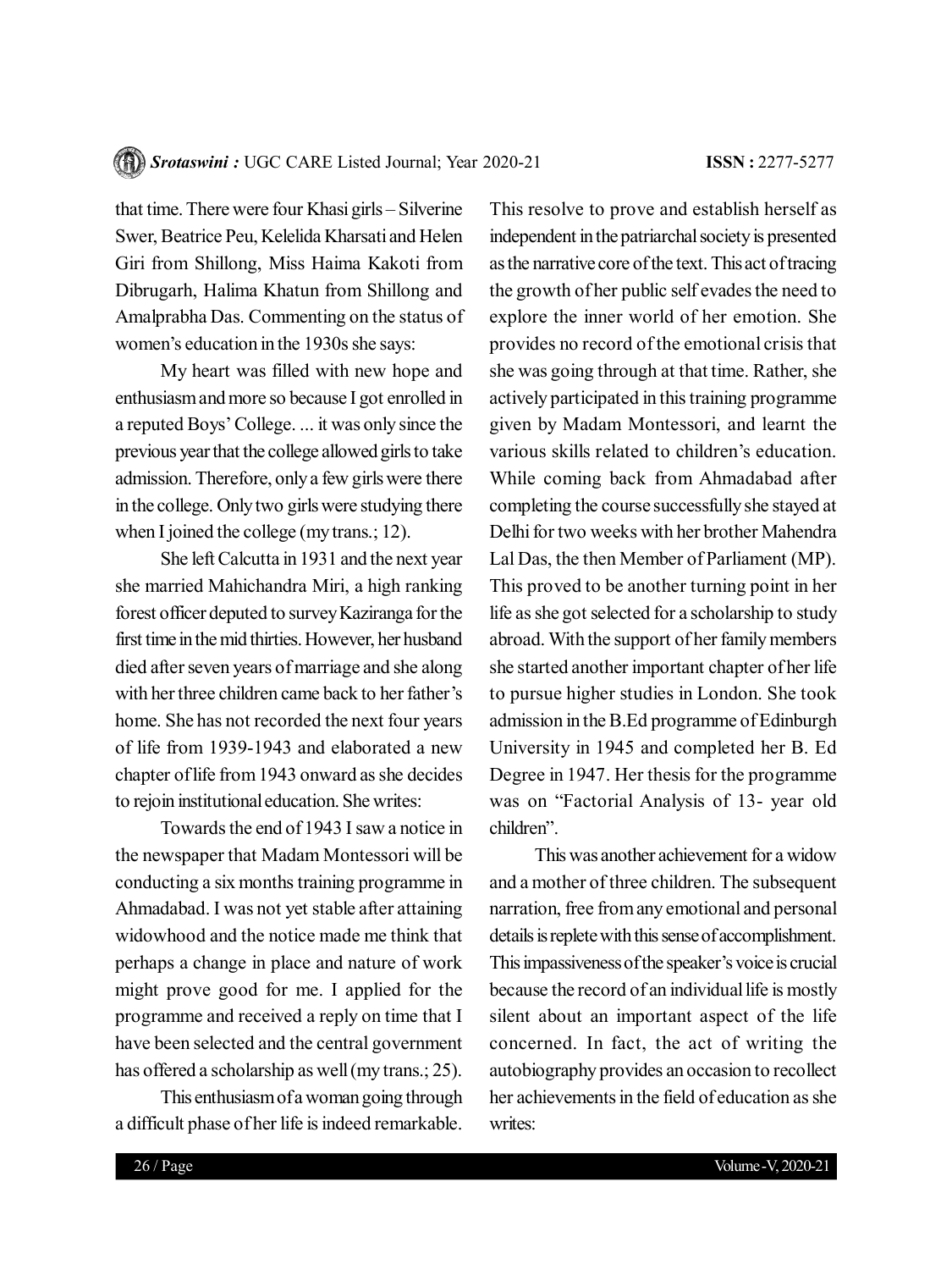After reaching home I took rest for a few days and one day met Walker Sahab, the Advisor of North East Frontier states. While I was in London he wrote me a letter asking for my willingness to work at NEFA. Although I replied positively I told him that NEFA is a very remote place, almost a no man's land. If he thinks that I as a woman can work there conveniently, I will certainly work there. He was glad that I met him and told me to prepare a plan for educating the children of NEFA. I submitted a plan hurriedly. After a few days I have been appointed as the chief education officer of NEFA (my trans.; 32).

The subsequent narration carefully records her professional life mostly at NEFA and briefly in some other places of Assam. Miri's self-narration becomes interesting for the way she makes the place a subject of study in the text. Her professional life at NEFA from 1947 to 1957 offers a record of the socio-economic conditions of the place during the period. The text is replete with anthropological records of the various tribes living there, their cultural practices and the central government's political intervention in the field of education. This elaborate narration also includes the diverse experiences of encouraging illiterate people to send their children to schools and the difficulties of implementing educational policies. It is interesting to note that such a detailed record of her days at NEFA make up the major part of the text and the later phases of her professional life are briefly passed over. She mentions that after leaving NEFA in 1957, she was appointed as the Principal of Post Graduate Teacher's Training Centre at Jorhat on the same day. She completed her term of service in this Centre

in 1968 and in the same year she took charge as the Principal of Banikanta Kakoti Bachelor's Training College in Guwahati. After leaving the college in 1983 she was appointed as the chairman of the social welfare department. Thus, she spent almost four decades of her life working in the sector of education and yet it is the time spent in NEFA that finds a special account in her self-narration. Her other services and work experience are mentioned briefly only in the last chapter. Nevertheless, she justifies the special attention towards her first job at NEFA:

I leave the task of assessing my work at NEFA to others. However, by my own evaluation I was successful. It gives me immense pleasure to remember that I could work for those people who lived an almost impossible life in such a remote place. I did my job with dedication, courage, enthusiasm, hope and with immense pleasure (my trans.; 54).

She records how she had to leave NEFA as a result of political interference in her work. The account of the backwardness of the place is set as a foil to her achievement as a female education officer at a time when living alone and working in a new and distant place was unthinkable for many women. She presents her accomplishment as a woman winning against such adversities. At the backdrop of her contemporary women's confinement to home she weaves her sense of accomplishment as the central motif of her narrative. Contrary to the understanding of women's personal narratives as stories of home and domestic life, these departures point towards the intersections of the public and the private as crucial in women's selfarticulation. Domna C. Stanton reads such "conflicts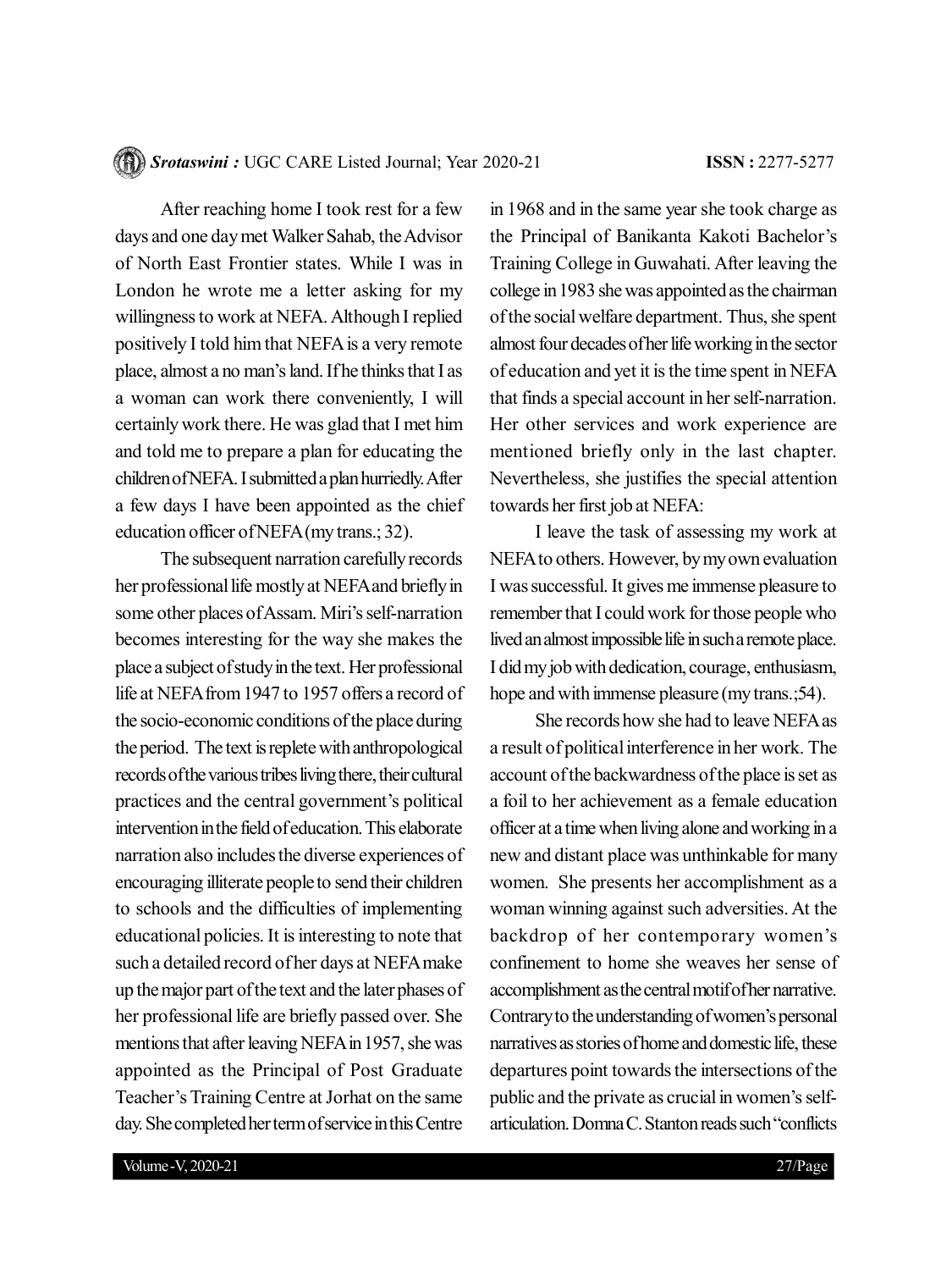between the private and the public, the personal and the professional"(138) in autobiographies by women as necessary for assertion of an 'I' against the society's view. She reads the medieval and nineteenth century Western women's entry into the male-dominated site as responsible for such conflicts that finally led to the preferring of public performances over the personal. In case of the early women writers of Assam too such a choice stands justified. The public realm invariably becomes the centre of their self-narrations.

Malavika Karlekar's article "Kadambini and the Bhadralok: Early Debates over Women's Education in Bengal" (1986) analyses the way women's education in Bengal affected the social structure. She says:

By the beginning of the twentieth century, while an increasing number of girls continued to go to primary school, their participation at the higher level was limited; at the same time, zenana education gained in popularity. There were a number of reasons for this uneven growth in girl's education. (28)

 The case of of women's education in early twentieth century Assam also resonated with that of Bengal. Assamese periodicals such as *Mou* (1886-87), *Banhi* (1909- 1945) and *Ghar-Jeuti* (1927-1931) had many articles written both by men and women on the kind of education to be imparted to women. The participation of the newly educated women in this debate is significant. A reading of the autobiographical accounts of women including that of Indira Miri points towards the fact that girls were generally sent to school till completion of the primary level but were rarely encouraged for higher studies. Such a social disapproval for education of girls refers to diverse socio-cultural reasons. Two of the primary reasons pointed out by Karlekar are early marriage and refusal to send the girls to co-educational institutions and another crucial reason in case of Assam is the issue of caste. The girls from the upper caste were not just married off before attaining puberty, they also could not mix freely with girls belonging to lower caste families. It is remarkable that amidst such gender and caste based hindrances a few pioneering women not only educated themselves but worked hard for the development of women's education in the state. Subsequently such major achievement of their lives dominated their self-fashioning primarily as formations of their collective selves. Owing to this education emerged as the major site of their selfarticulation. It is regarding this changing dynamic of women's education in modern India that Geraldine Forbes comments:

The first generation of educated women found a voice: they wrote about their lives and about the conditions of women. The second generation acted. They articulated the needs of women, critiqued their society and the foreign rulers, and developed their own institutions. (61) **Conclusion :**

In the act of autobiography to unveil before the reader an image of the speaking self, formal education for women like Indira Miri paved the way to sketch her image as a woman of accomplishment. The undertones of such a site in women's self-realization in Assam, however, started shifting as access to education for women